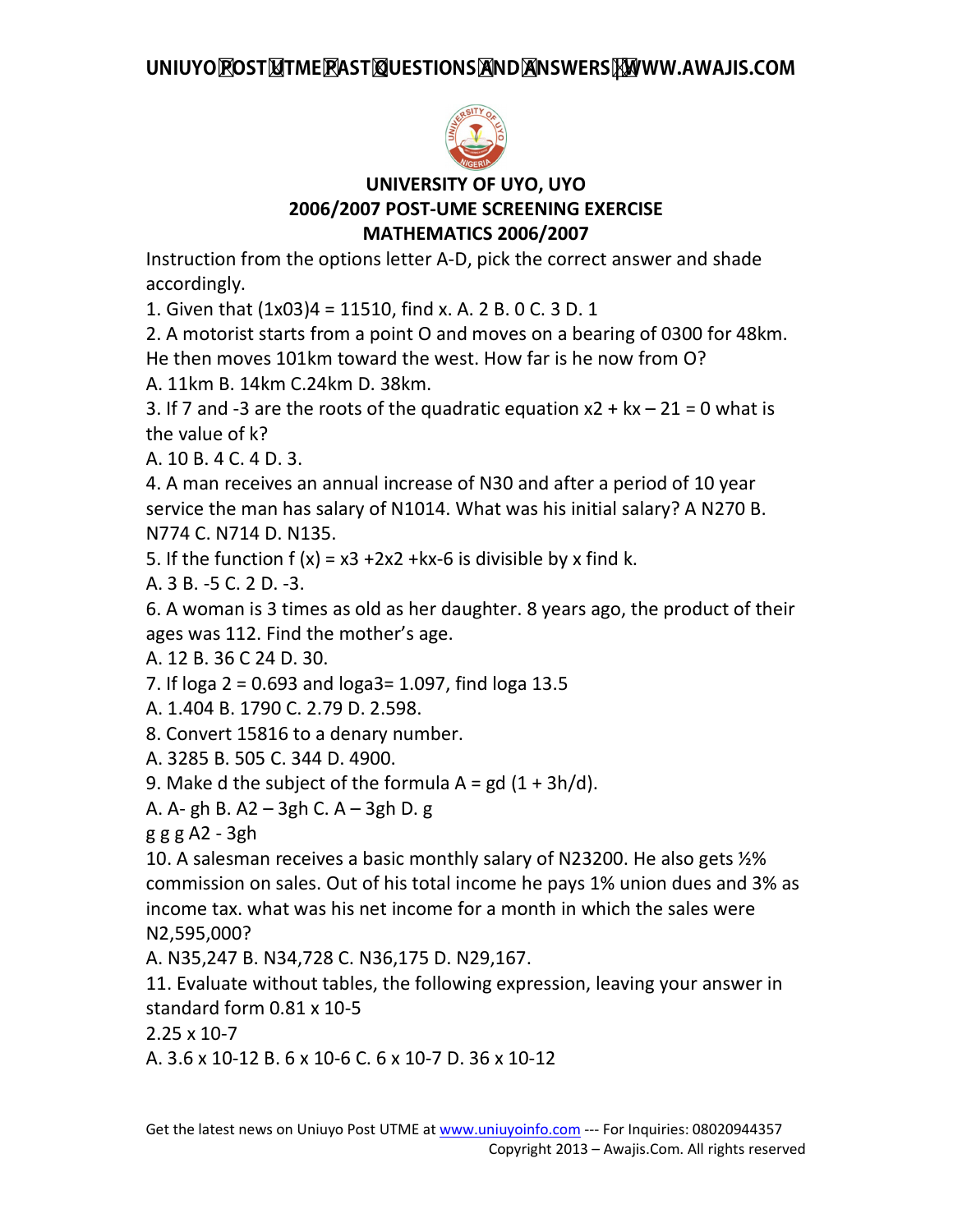12. The fixed costs of a small manufacturing factory are N300,000. The variable cost, which are directly proportional to the sales, are N400,000 when the sales are N1million. Calculate the total cost when the sales are N900,000.

A. N700,000 B. N600,000 C. N1.2million D. N660,000.

13. Simple 18 + 32 - 50

A. 2 B. 2 2 C. 2 5 D. 3 2

14. If tan $θ = \frac{3}{4}$  and 1800 < $θ$  < 2700, then sec $θ$  is

A. 5/4 b. -4/5 C. 4 D. -5/4

15. Find the quadratic equation whose roots are -2 and 3.

A. x2-2x+1 B. x2+x-6 C. x2-x-6 D. x2+x+6

16. Which of the following word is a member of the set of words in the sentence: "THIS IS AN EASY QUESTION"

A. True B. False C. Questioning D. An iquity.

17. If logm81= 4/3, find the value words of m.

A.9 B. 27 C. 18 D.36.

18. The third term of a GP is 9 and the 5th is 81. Then two possible values of the common ration are: A.  $\pm 4$  B.  $\pm 2$  C.  $\pm 3$  D  $\pm 9$ .

19. Find the median of the following scores of students; 35, 42, 56, 83, 72, 58 A. 56 B. 58 C. 57 D. 83.

20. What is the mean of the score in question 19?

A. 56 B. 57.7 C. 57.6 D. 57.

21. Find the range of the following set of scores 1.02,1.12, 1.10, 1.05, 1.13, 1.04,1.15

A. 13 B. 0.14 C. 0.13 D. 1.10

22. The sum of the internal angles of a pentagon is ……….

A. 1800 B. 36000 C. 5400 D. 72000

23. Evaluate (0.006)3 + (0.004)3 in standard form.

A. 2.8 x 10-8 B. 2.8 x 10-9 C. 2.8 x 10-7 D. 2.8 x 10-6

24. The base angle of an isosceles triangle whose vertices lie on a circle are 500 each. Determine the angle which the base of the triangle subtends at the center of the circle.

A. 1600 B. 1000 C. 800 D. 1300.

25. Express 8m 5m a decimal of 1km.

A. 0.0805km B. 0.00805km C. 00850km D.0.0850km.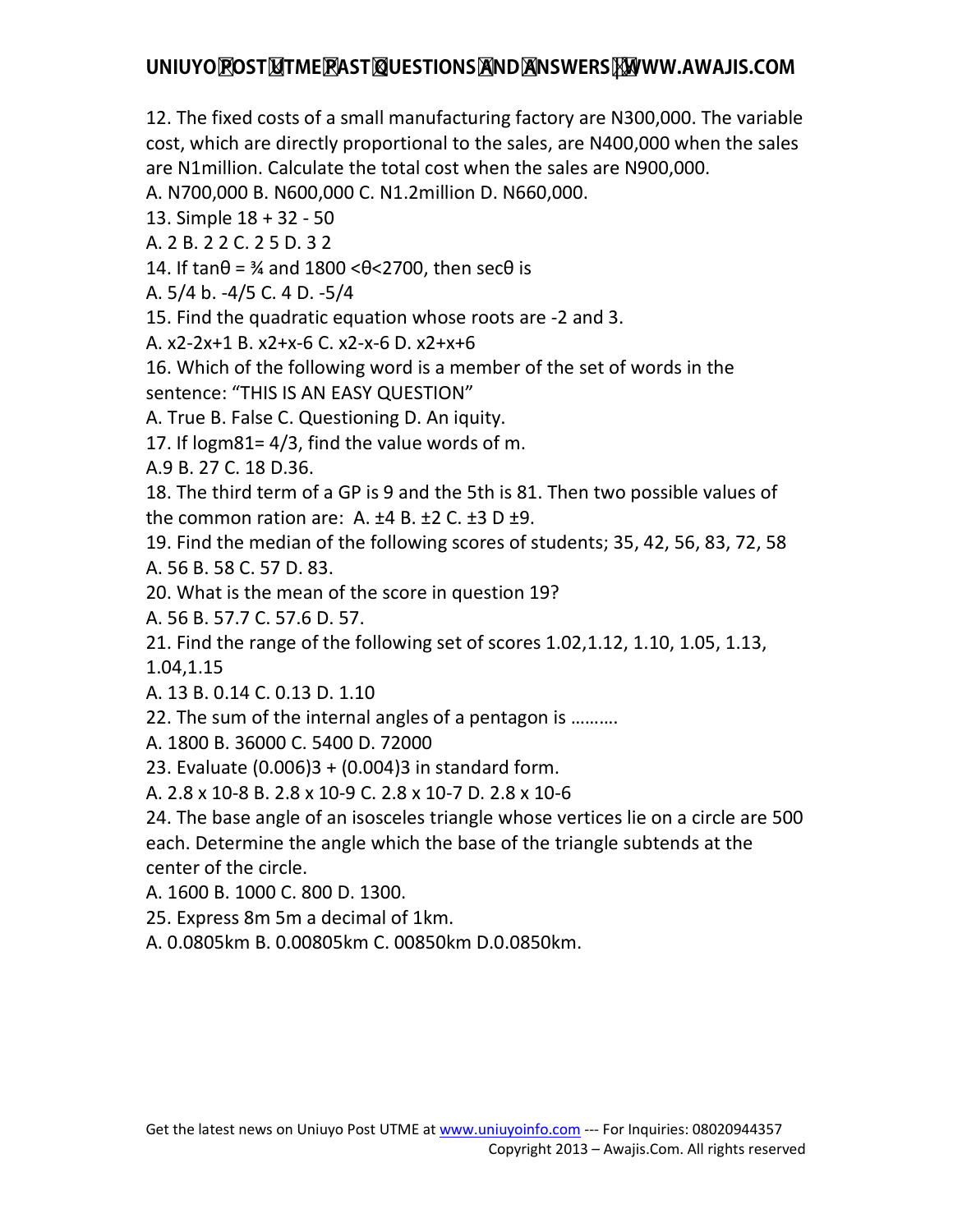

## **UNIVERSITY OF UYO, UYO 2007/2008 POST-UME SCREENING EXERCISE MATHEMATICS 2007/2008**

Instruction from the options letter A-D, pick the correct answer and shade accordingly.

1. Add 11012 ,101112 and 1112. A. 1110112 B. 1101102 C. 1010112 D. 1010102.

2. If 125x = 2010, find x. A. 2 B. 3 C. 4 D. 5.

3. Express 123456 to 3 significant figures.

A. 123000 B. 124000 C. 125000 D. 126000.

4. Calculate the simple interest on N7500 for 8 years at 5% per annum

A. N3000 B. N600 C. N300 D. N150

5. The cost of kerosene per litre increases from N60 to N85. What is the percentage rate of increase?

A. 45% B. 41% C. 40% D. 25%.

6. Make Q the subject of the formula when L= 4M/3 PQ

A. 2L2 B. 3L C. √3L D. 3L2

16M2P 4M√P 4MP 16M1P

7. If  $x - 3$  is directly proportional to the square of y and  $x = 5$  when  $y = 2$ , find x when  $y = 6$ .

A. 30 B. 21 C. 16 D. 12.

8. Find the exterior angle of a 12 sided regular polygon.

A. 120 B. 210 C. 250 D. 300.

9. Find the capacity in litres of a cylindrical well of radius 1 metre and depth 14 metres.

A. 44000 litres B. 4400 litres C. 440 litres D. 44 litres.

10. On a pie chart, there are six sectors of which four angles are 300, 450, 600, 900, and the remaining two angles are in the ratio 2 :1. Find the smaller angles of the remaining two angles.

11. The length of a notebook 15cm, was measured as 16.8cm, calculate the percentage error to 2 significant figures

A. 12.00% B. 11.00% C. 10.71% D. 0.12%.

12. A worker's present salary is N24,000 per annum. His annual increment is 10% of his basic salary. What would be his annual salary at the beginning of the third year?

A. N23,800 B. N29,0.10 C. N31,200 D. 31,944.

13. Express the product of 0.0014 and 0.011 in standard form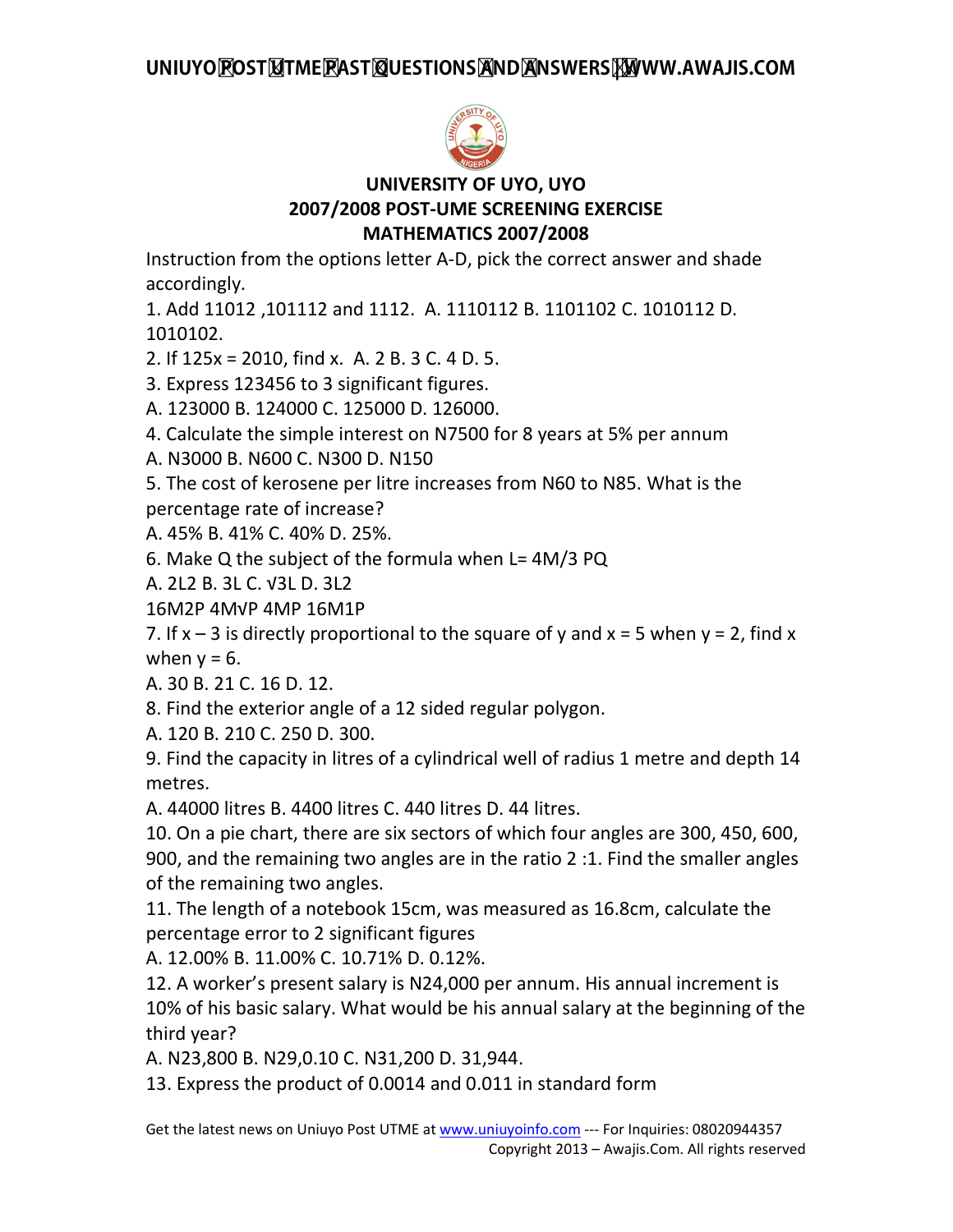A. 1.54 x 10-2 B. 1.54x10-3 C. 1.54 x 10-4 D. 1.54x10-3.

14. A market woman sells oil in cylindrical tins 10cm deep and 6cm in diameter at N15.00 each. She bought a full cylindrical Juy 18cm in diameter for N50.00. How much did she make by selling all the oil?

A. N62,50 B. N35,00 C. N31,00 D. N25,00.

15. A man is paid r naira per hour for normal work and double rate for overtime. If she does a 35-hour week which include q hours of overtime, what is his weekly earning in naira?

A. r(35+q) B. q(35r-q) C. q(35+r) D. r(35r-q).

16. If the population of a town was 240,000 in January 1998 and it increased by 2% each year, what would be the population of the town in January 2007 A. 480,000 D. 249,696 C. 249,600 D. 244,800.

17. A man wishes to keep some money in a savings deposit at 25% compound interest so that after 3 years he can buy a car for N150,000. How much does he need to deposit now? A. N112,000.50 B. N96,000.00 C. N85,714.28 D. 76,800.00.

18. Audu bought an article for N50,000 and sold it to Femi at a loss of x%. Femi later sold the article to Oche at a profit of 40%. If Femi made a profit of N10,000, find the value of x. A. 60 B. 50 C. 40 D. 20.

19. A trader realizes 10x-x2 naira profit from the sale of x bags of corn. How many bags will give him the maximum profit?

A. 4 B. 5 C. 6 D. 7.

20. In a regular polygon, each interior angle doubles its corresponding exterior angle, find the number of the sides of the polygon.

A. 8 B. 6 C. 4 D. 3

21. A right pyramid is on a square base of side 4cm. The slanting side of the pyramid is 2√3cm. calculate the volume of the pyramid.

A. 51/3cm3 B. 102/3cm3 C. 20cm3 D. 32cm3

22. In a class of 80 students every student studies mathematics or statistics. If 63 students study maths and 50 study statistics, how many study both subjects?

A. 30 B. 15 C. 45 D. 35.

23. Evaluate x2+x-2 when x-1 2x2+x-3 A. -2 B. -1 C. –½ D. 1

24. If two triangles are similar, which of the following is true? Their

A. corresponding sides are equal B. corresponding angles are equal C. areas are equal D. perimeters are equal

25. Two angles of a triangle are 410 and 490. Which is true?

A. It is an equilateral triangle B. a right angled triangle C. an isosceles triangle.

D. obtuse-angled triangle.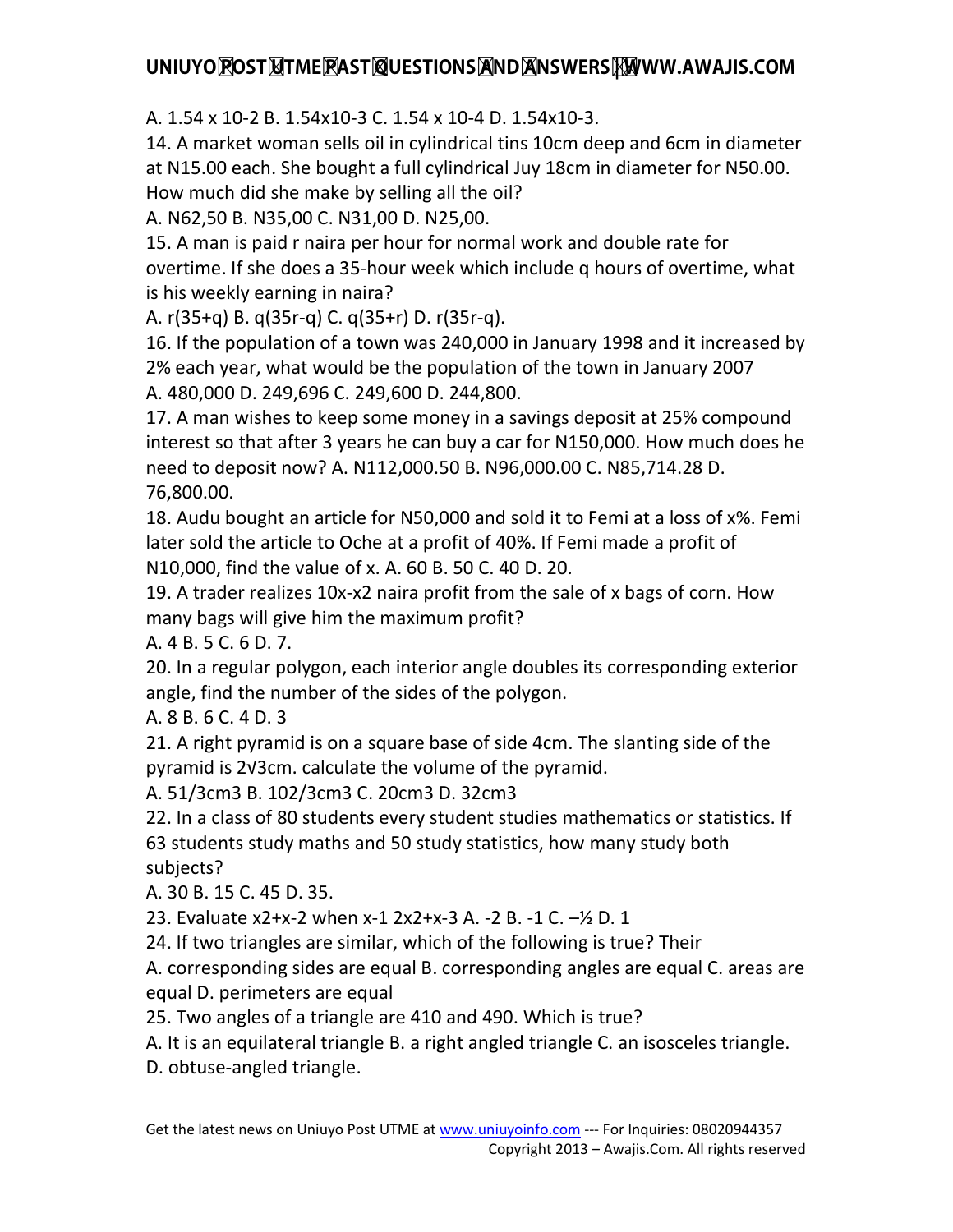## ANSWERS MATHEMATICS 2007/2008 1.C 2.B 3.A 4.A 5.B 6.A 7.B 8.D 9.D 10. 1/5 11.A 12.C 13.D 14.D 15.A 16B 17.D 18.B 19.B 20.B 21.D 22.B 23.A 24.B 25.



#### **UNIVERSITY OF UYO, UYO 2008/2009 POST-UME SCREENING EXERCISE MATHEMATICS 2008/2009**

Instructions: From the options lettered A to D choose the correct answer and shade accordingly in the spaces provided.

1. The probability of a student passing any examination is 2/3; If the student takes three examinations, what is the probability that he will not pass any of them?

A. 2/3 B. 4/9 C. 3/27 D. 1/27

2. The acres for rice pineapples, cassava, cocoa and palm oil in a certain district are given respectively as 2, 5, 3, 11 and 9. what is the angle of the sector for cassava in a pie chart? A. 120 B. 10 C. 20 D. 60.

3. How many three-digit numbers can be formed from 32564 without any digit being repeated? A. 120 B. 10 C. 20 D. 60

4. The mean of a set of six numbers is 60. If the mean of the first five is 50, find the sixth number in a set A. 105 B. 100 C. 95 D. 110.

5. Calculate the mean deviation of the set of numbers 7, 3, 14, 9, 7 and 8

| A. 2 1/6 B. 21/9 C. 1 1/2 D. 2 1/3 |  |    |  |
|------------------------------------|--|----|--|
| No of days                         |  |    |  |
|                                    |  | 40 |  |

The distribution above shows the number of days a group of 260 students were absent from school in a particular term. How many students were absent for at least four days in the term?

A. 210 B. 40 C. 120 D 160.

7. If M represents the median and D mode of the measurements, 5, 9, 3, 5, 8 then (M, D) is

A. (6,5) B. (5,8) C. (5,7) D. (5,5).

8. Given a regular hexagon, calculate each interior angle of the hexagon A. 600 B. 300 C. 1200 D. 450.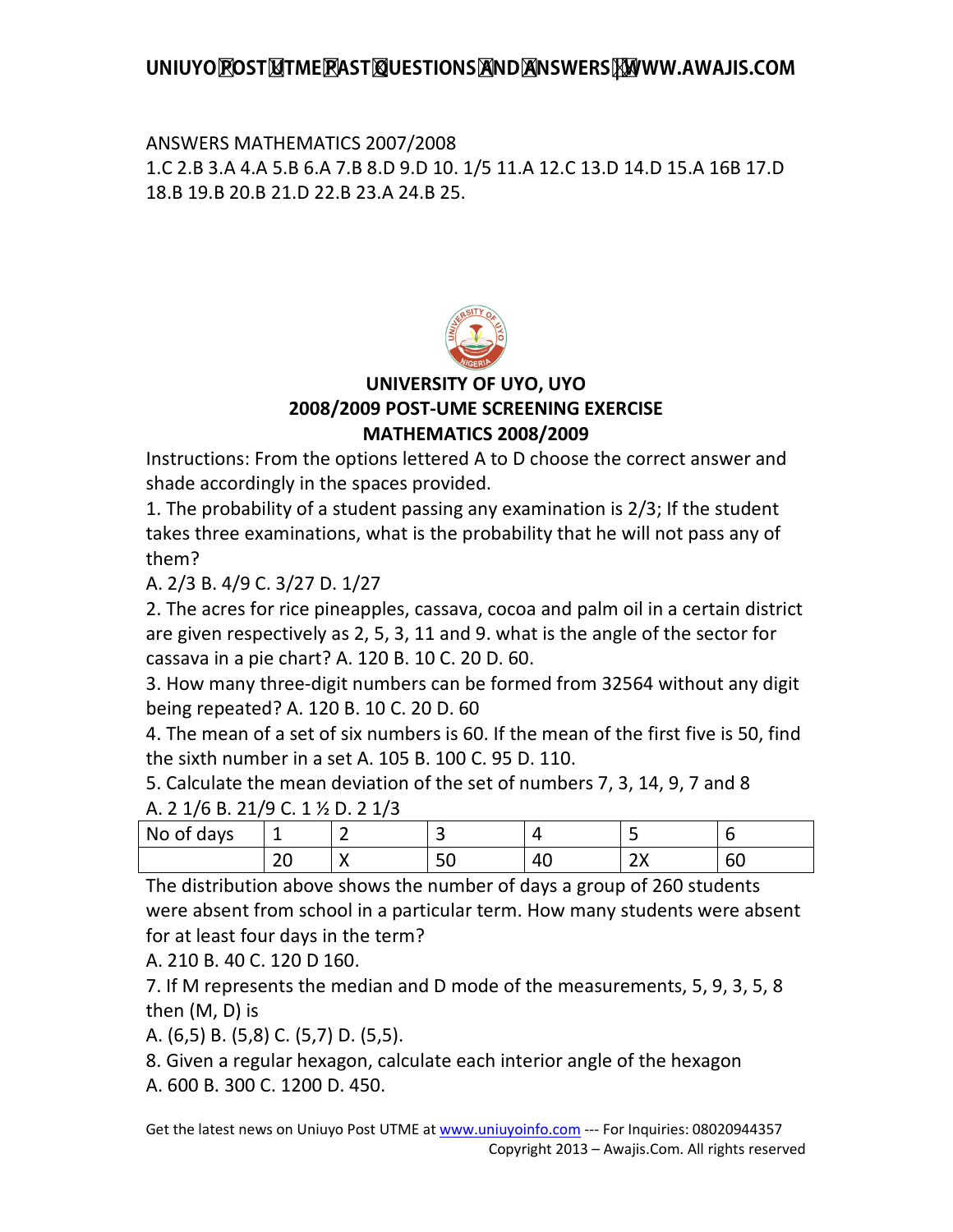9. Solve the following equations.  $4x-3=3x+y=2y+5x=12$ 

A. x-5, y = 2 B. x = 2, y = 5 C. x = 2, y = - 5 D. x =5, y = 2

10. If  $X = 1$  is a root of the equation  $x3-2x2-5x-6$ , find the other roots

A. -3 and 2 B. 2 and 2 C. 3 and -2 D. 1 and 3.

.

11. If x is jointly proportional to the cube of y and the fourth power of z. what ratio is x increased or decreased when y is halved and z is double? A. 4:1 increase C. 2:1 increase C. 4:1 decrease D. 1:1 no change.

12. Evaluate (212)3 – (121)3 + (222)3

A. (313)3 B. (1000)3 C. (1020)3 D. (1222)3.

13. If Musa scored 75 in Biology instead of 57 his average mark in four subjects would have been 60. What was his total mark?

A. 282 B. 240 C. 222 D. 201.

14. Find the smallest number by which 252 can be multiplied to obtain a perfect square

A. 2 B. 3 C. 5 D. 7.

15. Udoh deposited N150,000 in the bank. At the end of 5 years the simple interest on the principal was N 55.00, at what rate per annum was the interest paid?

A. 11% B.7 1/3% C. 5% D.3 ½%.

16. A number of pencils were shared out among Bisi, Soi and Tunde in the ratio of 2:3:5 respectively. If Bisi got 5, how many were shared out?

A. 15 B. 25 C. 30 D. 50

17. The ages of Tosan and Isa differ by 6 and the product of their ages is 187, write their ages in the town of  $(x,y)$ , where  $x>y$ .

A. (12,6) B. (23,17) C. (17,11) D. (18,12).

18. Find n if  $log 24 + log 27 - log 2n = 1$ 

A. 10 B. 14 C. 27 D. 28

19. Simplify 91/3 x 27 – 1/2

3- 1/6 x 32/3.

20. If x varies directly as y3 and  $x = 2$  when  $y = 1$ , find x when  $y = 5$ .

A. 2 B. 10 C. 125 D. 250.

21. Factories (4a-3)2–(3a-2)2

A. (a+5) B. (a-5) C. (7a-1) D. a(7a+1)

22. Find the values of x which satisfy the equation 16x-5x4x+14=0

A. 1 and 4 B. -2 and 2 C. 0 and 1 D. -1 and 0

23. A regular polygon of n sides had 1600 as the size each of interior angle. find n.

A. 10 B. 16 C. 14 D. 12.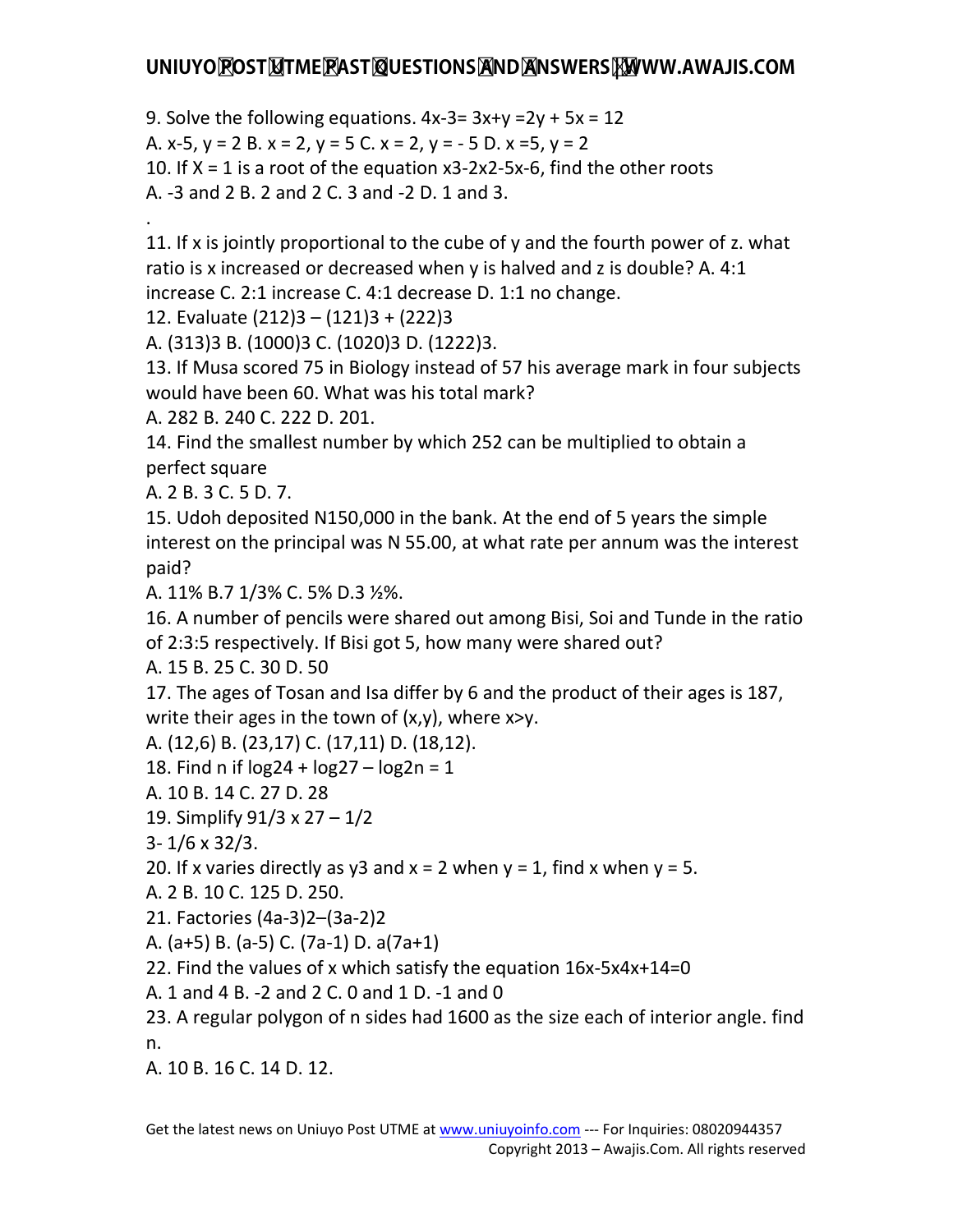24. Find the median of the numbers 89, 141, 130, 161, 120, 131, 131, 100, 108 and 199

A. 131 B. 125 C. 123 D. 120

25. Find the probability that a number selected at random from 40 to 50 is a prime

A. 3/11 B. 5/11 C. 3/10 D. 4/11.

# ANSWERS TO 2008/2009-MATHEMATICS 1.D 2.C 3.D 4.D 5.D 6.D 7.D 8.C 9.A 10.C 11.B 12.C 13.C 14.D 15.D 16.B 17.C 18.B 19.B 20.D 21.C 22.C 23.A 24.B 25.A



#### **UNIVERSITY OF UYO, UYO 2009/2010 POST-UME SCREENING EXERCISE MATHEMATICS 2009/2010**

**Instructions: From the options lettered A-D, pick the correct answers and shade according**:

1. .Express 398753 correct to three significant figures:

A. 398000 B. 399000 C. 398800 D. 3987000

2. Fine the sum of the numbers form 1 to 30: A. 39800 B. 465 C. 365 D. 375.

3. If p:q is 4:25. Find the value of q/p. A. 6.25 B. 0.16 C 2.5 D. 25

4. Find the median of the numbers 89, 141, 130, 161, 120, 131, 100, 108 and 109. A. 131 B. 125 C. 123 D. 120

Evaluate 0.21 x 0.072 x 0.00054 correct to 4 significant figure 0.006 x 1.68x0.003

A. 0.01286 B. 0.01285 C. 0.1286 D. 0.1285.

6. The time taken to do a piece of work is inversely proportional to the number of men employed. If it takes 45 men to do a piece of work 5 days, how long will it take 25 men? A. 15 days B. 12days C. 5 days D. 8 days.

7. The length a person can jump is inversely proportional to his weight. If a 29kg person can jump 1.5m, find the constant of proportionality.

A. 60 B. 30 C. 20 D. 15

8. Find the values of x and y respectively if  $8x - 5y = 0$  and  $4x - 7y + 8 = 0$ 

Get the latest news on Uniuyo Post UTME at www.uniuyoinfo.com --- For Inquiries: 08020944357 Copyright 2013 – Awajis.Com. All rights reserved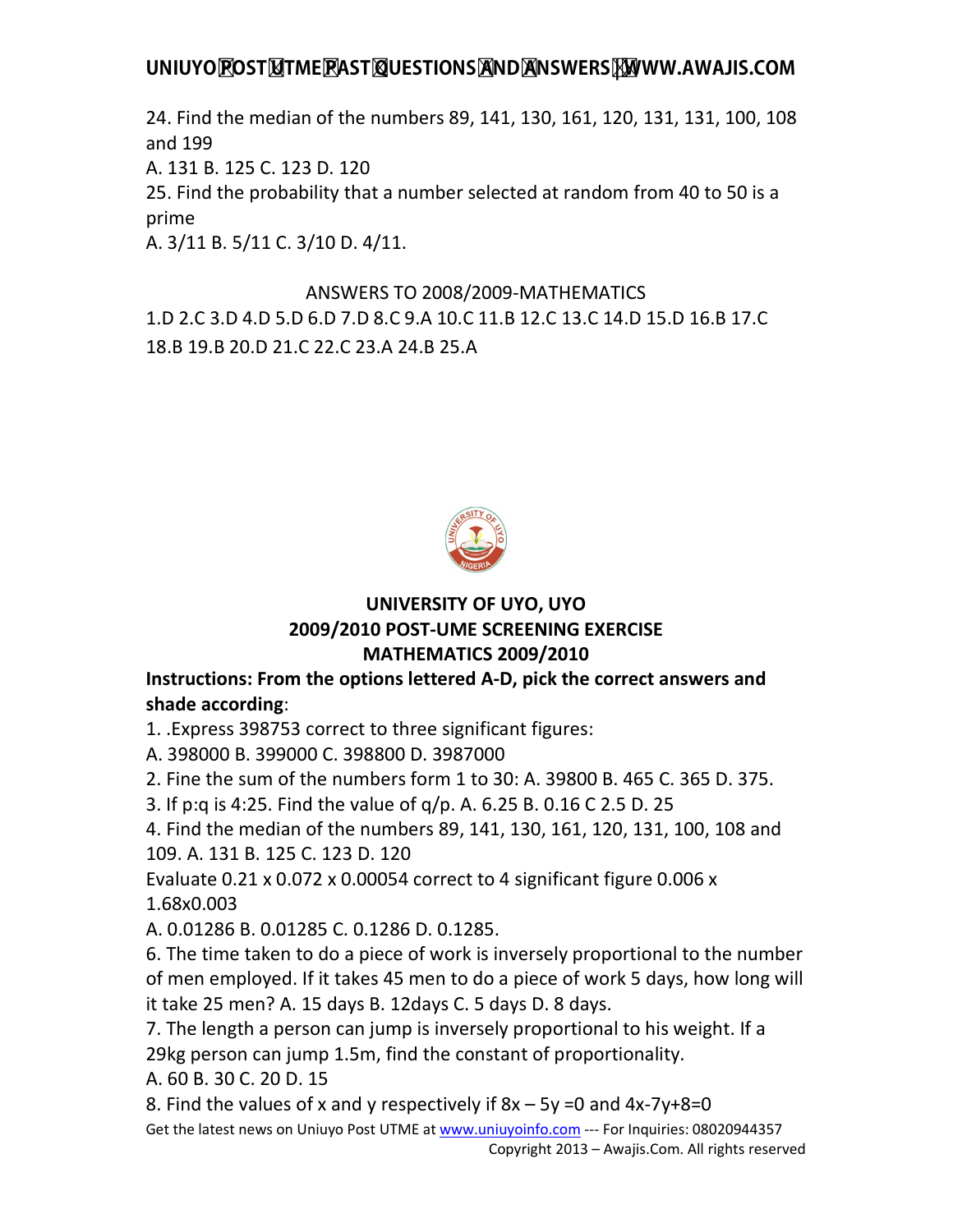A. -5,-4 B. -4,-5 C. 5,4 D. 5,4

9. The sum of the first n terms of an arithmetic progression is 252. If the first term is -16 and the last is 72, the number of terms is the series is.

A. 6 B. 7 C. 8 D. 9

10. An arc of a circle subtends an angle of 300 on the circumference of a circle of radius 21cm. Find the length of the arc.

A. 11cm B. 22cm C. 44cm D. 66cm.

11. A trapezium has two parallel sides of length 5cm and 9cm. If the area is 21cm2, find the distance between the parallel sides.

A. 3cm B. 4cm C. 6cm D. 7cm

12. The length L of a simple pendulum varies directly as the square of its period T. If a pendulum with period 4 sec, is 64cm long, find the length of a pendulum whose period is 9 sec. A. 36cm B. 96cm C. 144cm D. 324cm.

13. Given that the first and fourth terms of a G.P are 6 and 162 respectively, find the sum of the first three terms of the progression. A. 8 B. 27 C. 48 D. 78. 14. The sum of interior angles of a pentagon is 6x+6y. Find y in terms of x A. y  $= 60 - x B$ . y=90-x C. y= 120-x D. y=150-x.

15. The mean age of a group of students is 15 years. When the age of a teacher, 45 years old, is added to the ages of the students, the means of their ages becomes 18 years. Find the number of students in the group.

A. 7 B.9 C. 15 D. 42.

16. Factorise x2-5x+6

A. (x-2) (x+6) B. (x+5)(x-1) C. (x-2)(x-3)

17. If a pencil cost N 3.00 and a notebook costs N5 and one bought pencils and notebooks for N25.00 then the number of pencils bought is

A. 4 B. 5 C. 2 D. 10

18. The sum if the internal angles of a triangle is

A. 7290 B. 4800 C. 1800 D. 3800.

19. 368 mod. 7 is:

A. 2 B. 10 C. 4 D. 8.

20. If one puts N1,000.00 for fixed deposit for a year at 10% interest rate and then puts the amount with interest for the next year and repeats it four times. How much will he collect then at the end of the fourth year?

A. N1,6000.00 B. N1,464 D. N1,331.00 D. N1,221.1.

21. If at 12% amount interest rate the business man collects N6000.00 interest at the end of the year then how much was the capital he put a fixed deposit.

A. N4,000.00 B. N5,000.00 C. N2,500.00 D. N3,000.00.

22. A man bought 220 mangoes at N5x He sold for 3x kobo and made a gain of N8. Find the value of x.

A. 2 B. 5 C. 6 D. 10.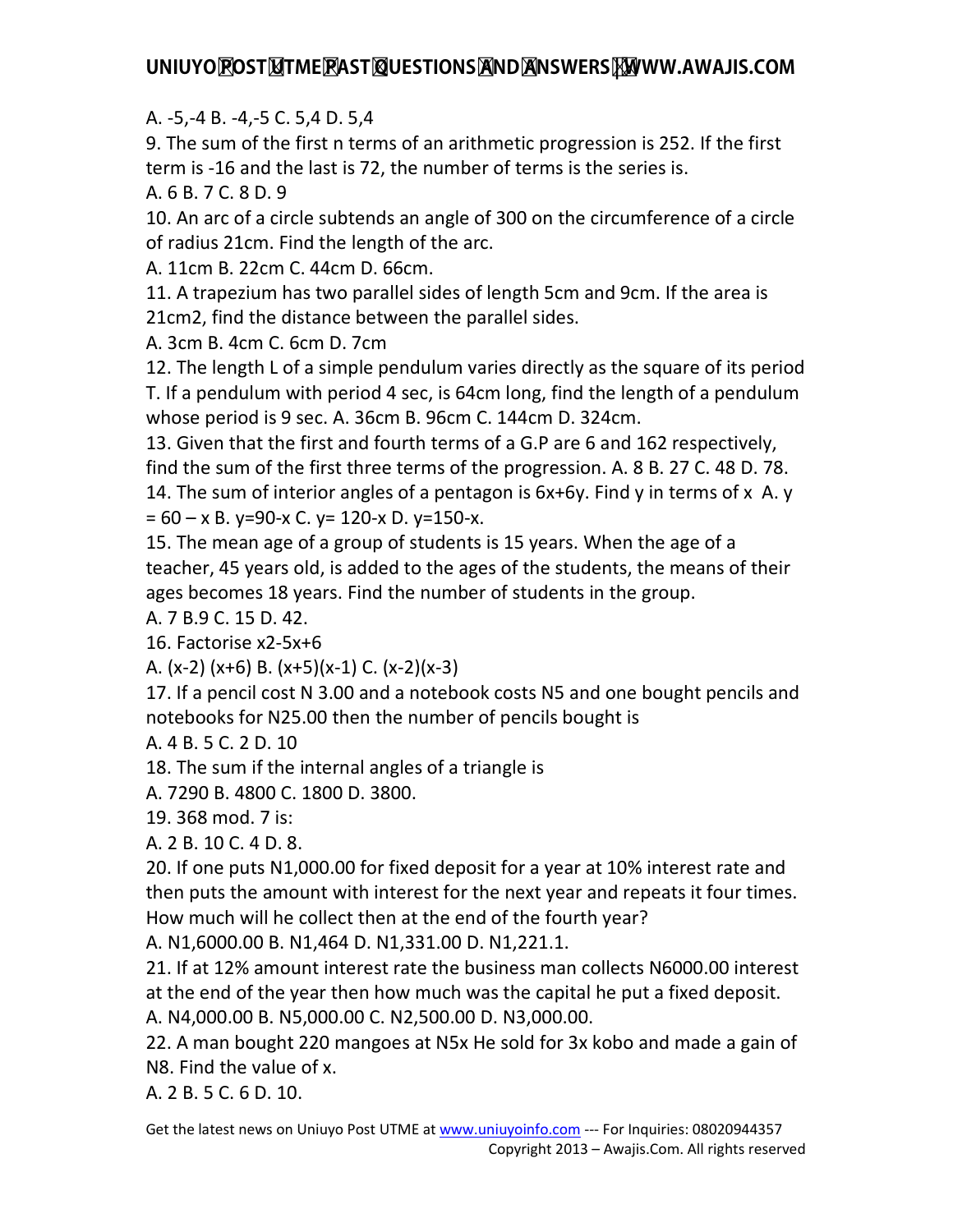23. Convert 101101two 10 a number in base ten:

A. 61 B. 46 C. 45 D. 44.

24. The salary of a man was increased in the ratio 40: 47. Calculate the percentage increase in the salary.

A. 85.1% B. 58.5% C. 17.5% D. 14.9%.

25. Ladi sold a can for N84,000 at a loss of 4%. How much did Ladi buy the car? A. N80.500 B. N80,640 C. N87,360 D. N87,500.

### **ANSWERS TO MATHEMATICS 0120 2009/2010 SESSION**

1 B 7. B 13. C 19. C 25 B 2 A 8. D 14. B 20. B 3 A 9. D 15. B 21. B 4 D 10. A 16. C 22. B 5 D 11. A 17. B 23. C 6 D 12. D 18. C 24. A



#### **UNIVERSITY OF UYO, UYO 2010/2011 POST-UME SCREENING EXERCISE MATHEMATICS 0120 2010/2011**

**Instructions: From the options lettered A to D choose the correct answer and shade accordingly in the spaces provided.** 

1. The product of two consecutive odd integers is 35: find the integers.

A. -5;7 B. 5;-7 C. 5;-7 D. 9;4

2. Find the largest angle of the triangle whose sides measure 3cm, 7cm and 5cm A. 1700 B. 450 C.600 D. 1350.

3. Evaluate, without tables,  $sin(A+B)$ , given that sin a = 3/5 and cos B = 12/5 with a and B acute. A. 15/65 B. 63/65 C. 56/65.

4. In an AP, The first term is 4 and the common difference is 9. What term is 184? A. 20 B. 18 C. 21 D. 22.

5. Fine two consecutive odd numbers whose squares differ by 48.

A. 9,11 B. 11,13 C. 13,15 D. 15,17.

6. The ages of a parent and child are in the ratio 10: 3, if the child's age now is 12. what will be the ratio of their ages in 4 years time?

Get the latest news on Uniuyo Post UTME at www.uniuyoinfo.com --- For Inquiries: 08020944357 Copyright 2013 – Awajis.Com. All rights reserved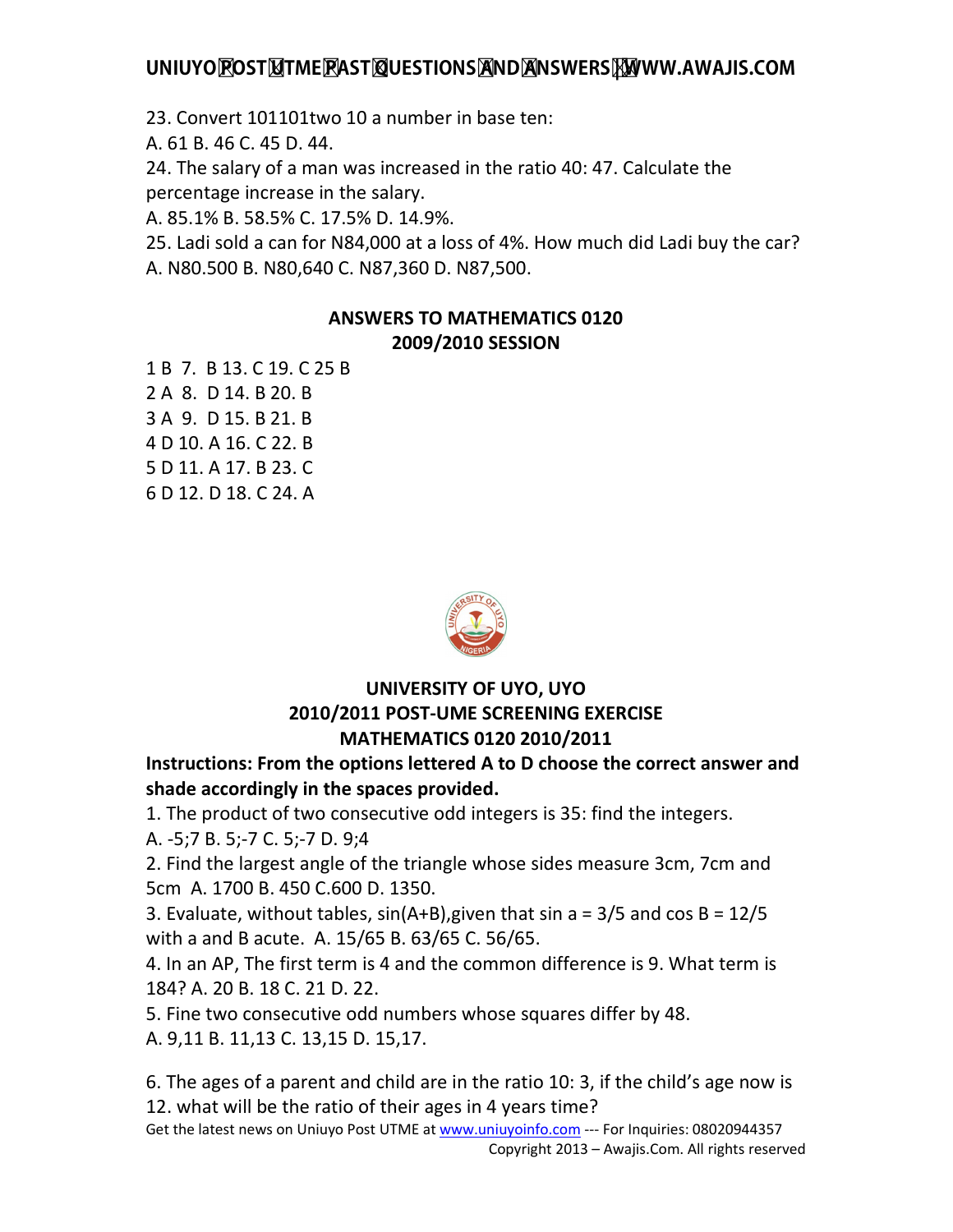A. 9:4 B. 11: 4 C. 12:5 D. 11:5.

7. Find without tables the exact value of 95.672- 4.332

A. 9000 B. 9144 C. 913.4 D. 9134.

8. Chord subtends an angle of 140 at the centre of a circle of radius 10cm.

Calculate the area of the sector (Take = 22)

A.22 B. 1222/9 C. 110 D. 241/9 .

9. Find the value of 323/5 + (0.04)- 3/2

A. 125 B. 24 C. 115 D. 133.

10. The 4th term of a geometric progression is 108 and the 6th term 972. What is the possible value of the 3rd term?

A. 12 B. 36 C. 72 D. 81.

11 For what value of K has the expression x4+kx3-2x2-10x-6 a reminder of 6 when divided by  $(x + 3)$ :

A. -3 B. 3 C. 4 D. 31.

12. Find  $\Theta$  given that sin 2 $\Theta$  = cos 30.

A. 450 B. 300 C. 180 D. 220

13. How many side has a regular polygon with interior angles of 1650?

A. 15 B. 14 C. 25 D. 24

14. A hall contains 175 people. 12% of them are children and there are 58 women. How many men are in the hall? A. 96 B. 117 C. 154 D. 105 15. Evaluate 0. 21X 0. 072 X 0. 00054 correct of four significant Figures.

0.006 X 1. 68 X 0:063 A. 0.01286 B. 0.01285 C. 0.01286 D. 0.1285

16. If  $dy/dx = 2x-3$  and  $y=3$  when  $x=0$  find y in terms of x.

A. 2x2 -3x B. x2 – 3x C. x2- 3x-3 D. x2 -3x +3.

17. The time taken to do a piece of work is inversely proportional to the number of men employed. If it takes 45 men to do a piece of work 5 days, How long will it take 25 men? A. 15days B. 12days C. 5days D. 9days.

18. If x varies directly as n√3 and  $x = 9$  find x when n= 17/9 C. 3 D. 17

19. The acres for rice, pineapple, cassava, cocoa and palm 0il in a certain district are given respectively as 2, 5, 3, 11 and 9. What is the angle of the sector for cassava in a pie chart? A. 1800 B. 180 C. 360 D. 600.

20. How many three-digit numbers can be formed from 32564 without any digit being repeated? A. 120 B. 10 C. 20 D. 60.

21. The mean of six numbers is 60. If the mean of the first five is 50, find the sixth number in the set. A. 105 B.100 C. 95 D. 110.

| No<br>days<br>0t | <u>. на с</u><br>_  | -<br>- | -<br>ے    |    | -                |                     |
|------------------|---------------------|--------|-----------|----|------------------|---------------------|
|                  | $\sim$ $\sim$<br>∠∪ | . .    | r o<br>υc | 4C | $\sim$<br>$\sim$ | $\sim$ $\sim$<br>σU |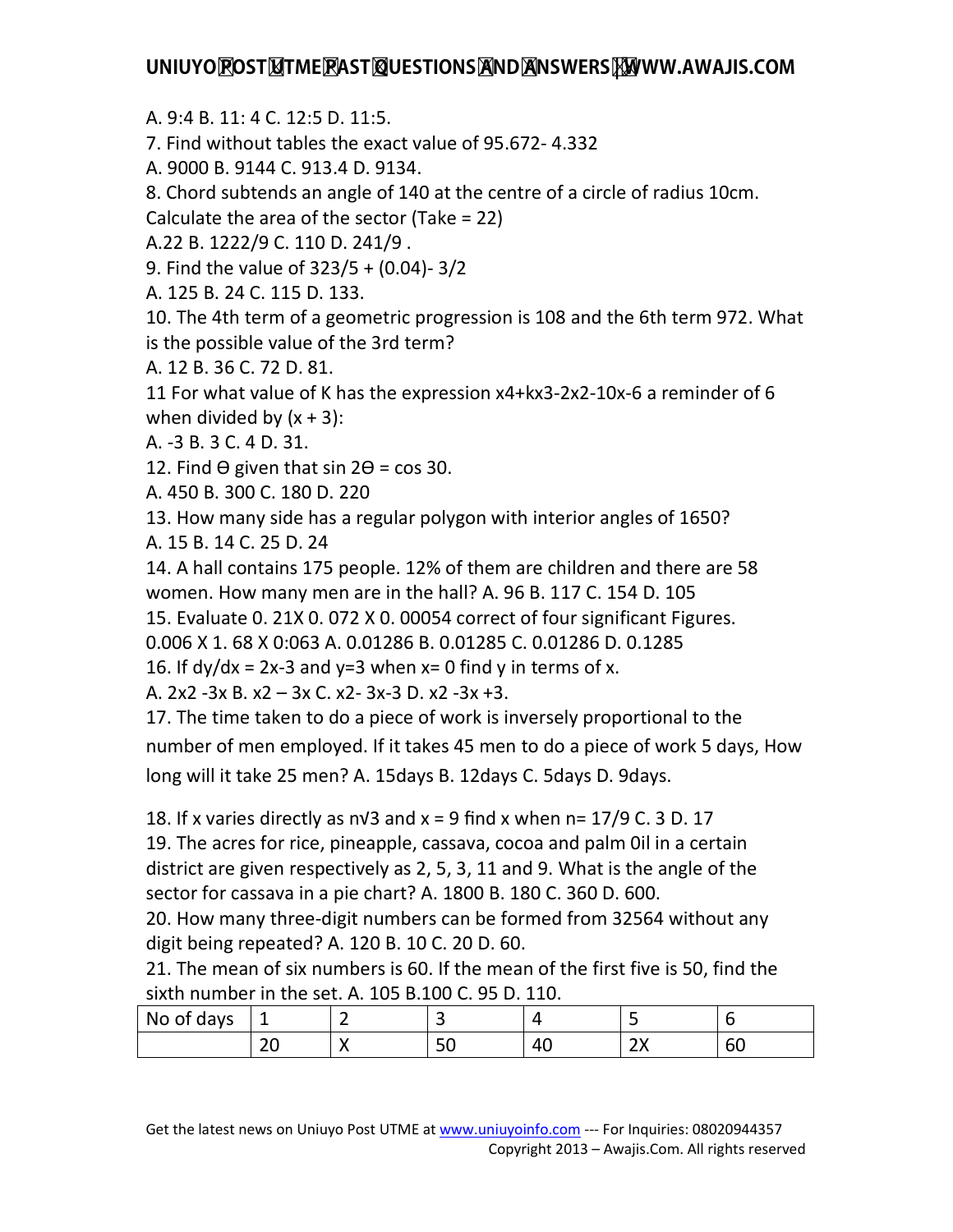22. The distribution above shows the number of ages a group of 260 students were absent from school in a particular term. How many students were absent for at least four days in term? A. 160 B. 40 C. 120 D. 210.



23. The triangle PQR above is A. An obtuse-angled triangle B. a scalene triangle C. an isosceles triangle D. an equilateral triangle

24. Find the mean of the data: 7, 3, 4, -2, 5, -9, 48, -6, 12

A. 3 B. 4 C. ½ D.

25. The range of the data:  $k + 2$ ,  $k - 3$ ,  $k$ ,  $k - 5$ ,  $k - 1$  and  $k + 6$  is

A. 10 B. 11 C. 6 D. 8

# **ANSWERS TO MATHEMATICS 0520**

#### **2010/2011 SESSION**

1.C 7 D 13. D 19. C 25. B

2 A 8. B 14. a 20. B

3.D 9. D 15. B 21. D

4.C 10. B 16. C 22. A 5.B 11. B 17. B 23. B

6.B 12 C 18 C 24 C



### **UNIVERSITY OF UYO, UYO 2011/2012 POST-UTME SCREENING EXERCISE MATHEMATICS 2011/2012**

## **Instructions: From the options lettered A to D choose the correct answer and shade accordingly in the spaces provided.**

1. Which of these correctly describes 48 as a prime factor

A 3x4x4 B. 2x3x8 C. 2x2x3x4 D. 2x2x2x2x3

2. Evaluate (20three)2 – (11three)2 in the base three A. 101 B. 121 C. 202 D. 2020

3. Evaluate log105 + log1020 A. 2 B. 3 C. 4 D. 5

Get the latest news on Uniuyo Post UTME at www.uniuyoinfo.com --- For Inquiries: 08020944357 Copyright 2013 – Awajis.Com. All rights reserved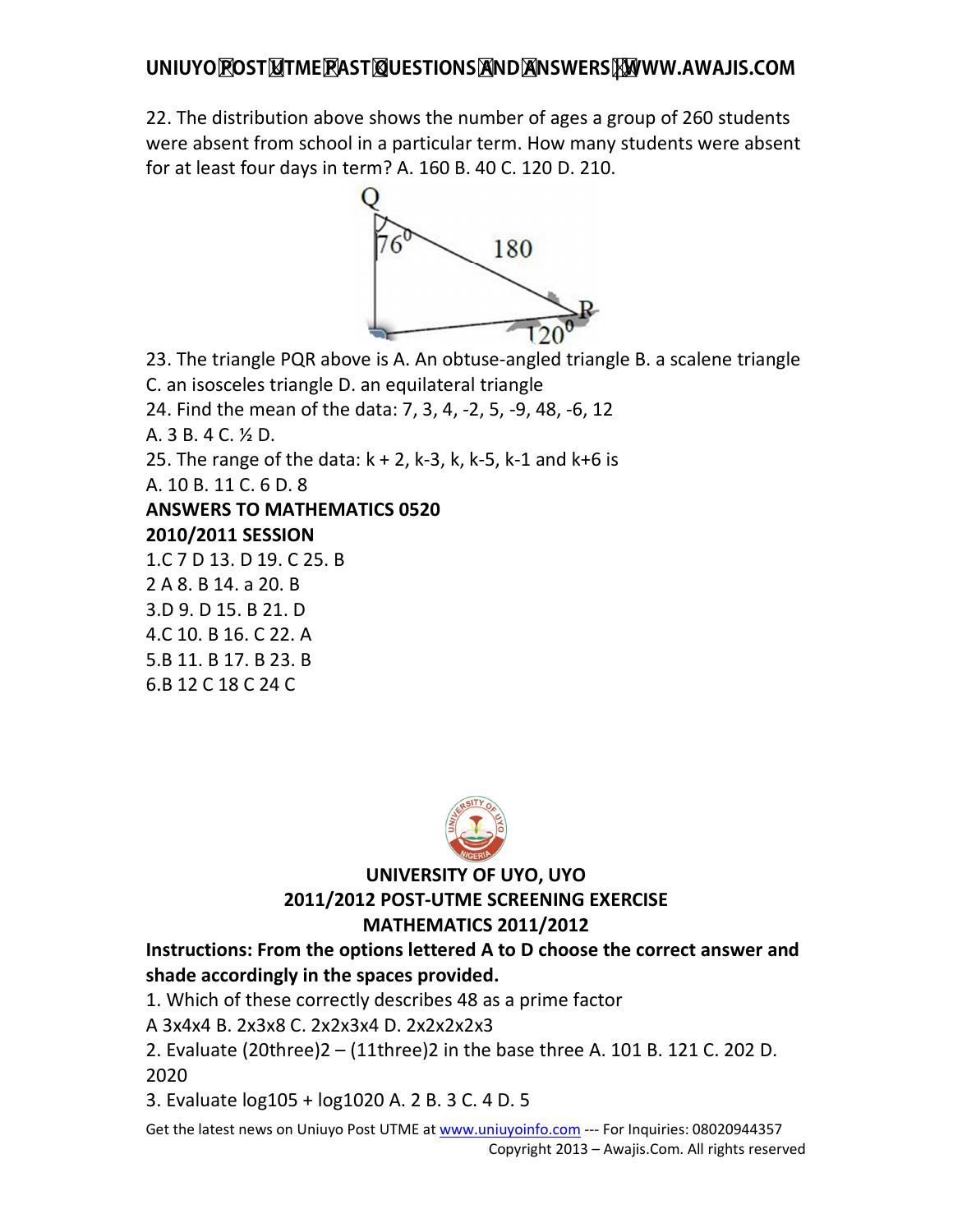4. In a class of 80 students, every student studies Economic or Geography or both. If 65 students study Economics and 50 study Geography. How many study both subjects? A. 15 B. 30 C. 35 D. 40

5. If N varies directly as M and N= 8 when M =20, find M when N=7 A. 13 B. 15 C. 17 ½ D. 181/2

6. Express 0.0462 in standard form.

A. 0.462 x10-1 B. 0.462x10-2 C. 4.62x10-1 D.4.62x10-2

7. In a bag of oranges, the ratio of the good ones to bad ones is 5:4. If the number of bad oranges in the bag is 36, how many oranges are there altogether?

A. 81 B. 72 C. 54 D. 45

8. A boy estimated his transport fare as N190 instead of N200. find the percentage error in his estimate.

A.95 B. 47% C. 5.26% D. 5%

9. Evaluate 52/5x (2/3)2 ÷ (11/2 )-1.

A. 8/25 B. 12/25 C. 33/5 D. 4/8

10. The nth term of a sequence is 22n-1. which of the sequence is 29?

A. 3rd B. 4th C. 5th D. 6th.

11. Evaluate  $\frac{1}{2}$  +  $\frac{3}{4}$  of 2/5 ÷ 13/5 A. 15/16 B. 11/16 C. 49/50 D. 3  $\frac{1}{2}$ 

12. A man is four times as old as his son. The difference between their ages is 36 years. Find the sum of their ages.

A. 45 years B. 48 years C. 60 years D 74 years

13. Given that  $y = px+q$  and  $y = 5$  when x 3, while  $y = 4$  when x = 2. find the values of p and q A.  $p=1$ ,  $q=3$  C.  $p=1$ ,  $q=2$  C.  $p=-2$ ,  $q=3$  Dp=3, $q=-2$ 

14. Evaluate  $x^2 + x - 2$  when  $x = -1$ 

 $X2 + X-3$ . A.  $-2$  B.  $-1$  C.  $\frac{1}{2}$  D. 1

15. Factorize 6x2+ 7x-20

A. (6x-5) (x+4) B. 2(3x-5)(x+2) C. (3x+4)(2x-5) D. (3x-4)(2x+5)

16. Simplify 2x-1 – x+3 A. x+7 B. x+8 C. x-11 D. x-4

17. If y-3 < 2y-1 which of the following is true? A. y>7 B. y<-7 C.y>-7 D. y<7

```
18. If 4m+3n = 5/2 find the ratio m:n 4m+3n A. 7:4 B. 4:3 C. 3:4 D. 4:7
```
19. If 2x + kx -14 = (x+2) (2x-7), find the value of x. A. -3 B.4 C. 9 D. 11

20. Which of the following is not a quadratic expression?

A.  $y - 2x^2 - 5x$  B. y-x (x-5) C.  $-x^2-5$  D. y5(x-1).

21. The graph of a curve  $y=2x^2 - 5x + 1$  and a straight line PQ were drawn to solve the equation  $2x^2 - 5x + 2 = 0$  what is the equation of the PQ A. y=-1 B. y=1 C. y=8 D. -3

22. Subtract (-y+3x+5z) from (4y-x2z).

A. 5y – 4x – 7z B. 3y + 2 + 3z C. 5y +4x+7z D. 2x-5y+3z.